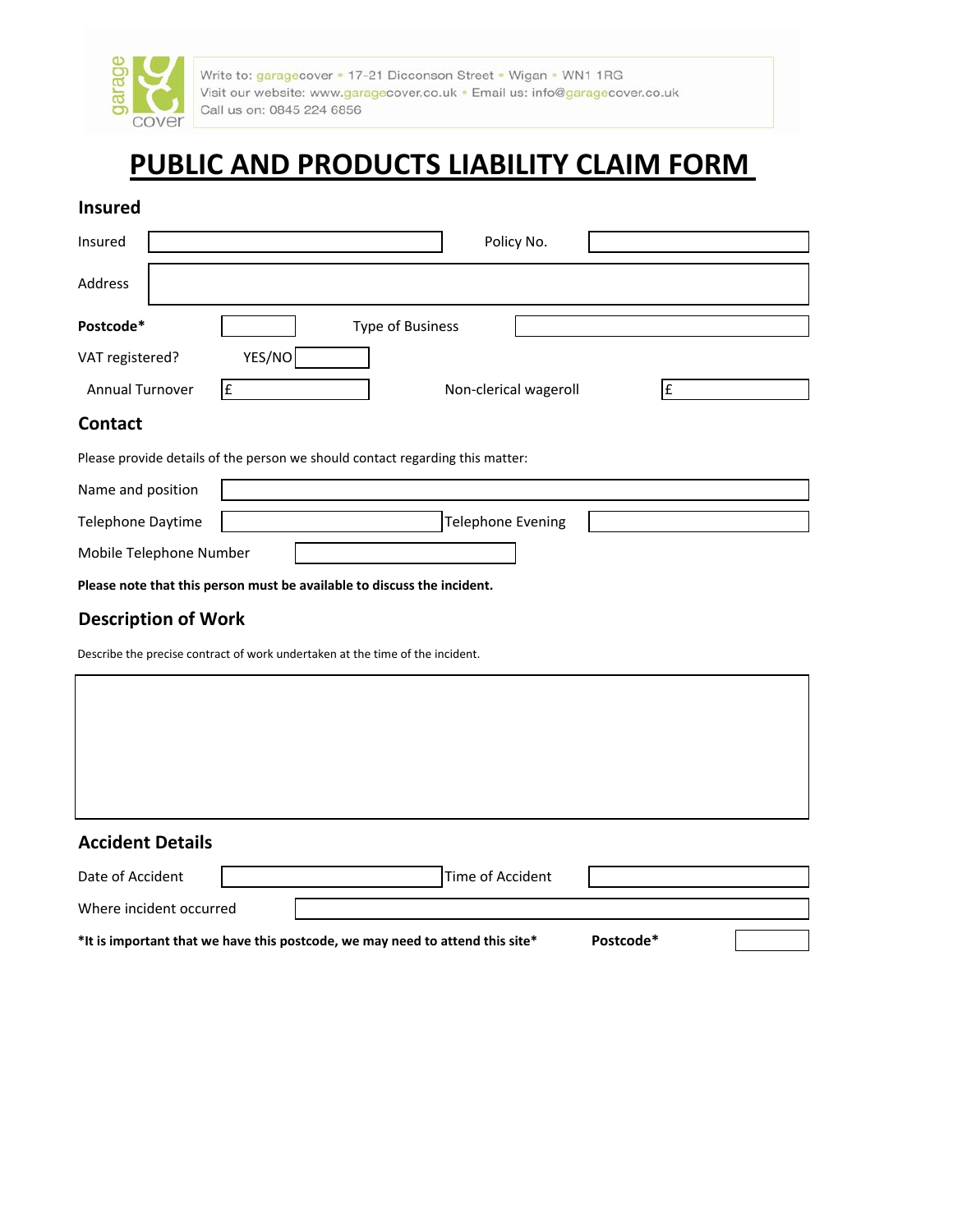

Write to: garagecover . 17-21 Dicconson Street . Wigan . WN1 1RG Visit our website: www.garagecover.co.uk . Email us: info@garagecover.co.uk Call us on: 0845 224 6856

#### Describe fully the circumstances that led to the damage/injury.

Please attach a sketch and/or photographs if possible.

| VUUIE35(E5)                                   |                  |
|-----------------------------------------------|------------------|
| Name                                          | Telephone Number |
| YES/NO<br>Employee:                           |                  |
| Address                                       |                  |
| Name                                          | Telephone Number |
| YES/NO<br>Employee:                           |                  |
| Address                                       |                  |
| Name                                          | Telephone Number |
| YES/NO<br>Employee:                           |                  |
| Address                                       |                  |
| <b>Liability</b>                              |                  |
| Do you feel you are liable for the accident?  | YES/NO           |
| If not, please confirm who is liable and why: |                  |
|                                               |                  |
|                                               |                  |